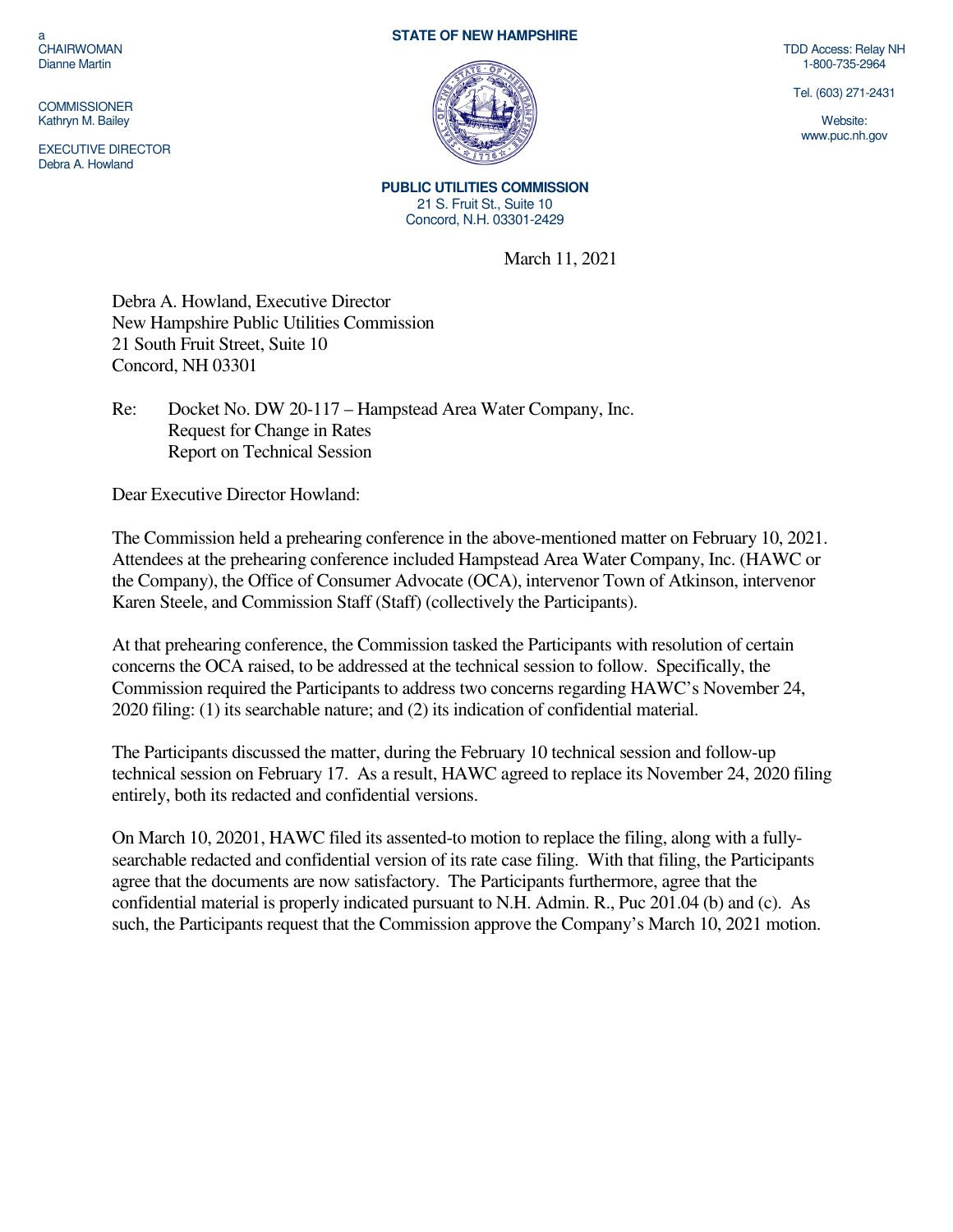The Participants have also agreed upon the following procedural schedule:

## Temporary Rates:

| 2.24.21 | Data Requests – Set 1                        |
|---------|----------------------------------------------|
| 3.10.21 | Responses – Set 1                            |
| 3.17.21 | Technical Session @ 9                        |
| 3.18.21 | <b>Technical Session Data Requests</b>       |
| 3.24.21 | Responses to Technical Session Data Requests |
| 5.14.21 | File Settlement on Temporary Rates           |
| 5.21.21 | Hearing on Temporary Rates @ 10              |

Permanent Rates:

| 5.20.21                  | Data Requests – Set 2                                                  |
|--------------------------|------------------------------------------------------------------------|
| 6.3.21                   | Responses – Set 2                                                      |
| 6.17.21                  | Data Requests – Set 3                                                  |
| 7.1.21                   | Responses – Set 3                                                      |
| 7.8.21                   | Technical Session/Settlement Conference @ 9                            |
| 7.9.21                   | <b>Technical Session Data Requests</b>                                 |
| 7.15.21                  | <b>Responses to Technical Session Data Requests</b>                    |
| 7.29.21                  | Data Requests – Set 4                                                  |
| 8.12.21                  | Reponses – Set 4                                                       |
| 8.26.21                  | Data Requests – Set 5                                                  |
| 9.9.21                   | Responses – Set 5                                                      |
| 9.23.21                  | Technical Session/Settlement Conference/Cost of Service Discussion @ 9 |
| 9.24.21                  | <b>Technical Session Data Requests</b>                                 |
| 9.30.21                  | <b>Responses to Technical Session Data Requests</b>                    |
|                          |                                                                        |
| <b>Settlement Track:</b> |                                                                        |
| 12.9.21                  | File Settlement on Permanent Rates                                     |
| 12.16.21                 | Hearing on Settlement @ 10                                             |
|                          |                                                                        |
| <b>Litigation Track:</b> |                                                                        |
| 11.18.21                 | <b>Staff and Intervenor Testimony</b>                                  |
| 12.2.21                  | Data Requests – Staff and Intervenor Testimony                         |
| 12.16.21                 | Responses – Staff and Intervenor Testimony                             |
| 1.6.22                   | Technical Session/Settlement Conference @ 9                            |
| 2.3.22                   | File Settlement or Rebuttal Testimony                                  |
| 2.9.22 & 2.10.22         | Hearing on Permanent Rates @ 10                                        |
|                          |                                                                        |